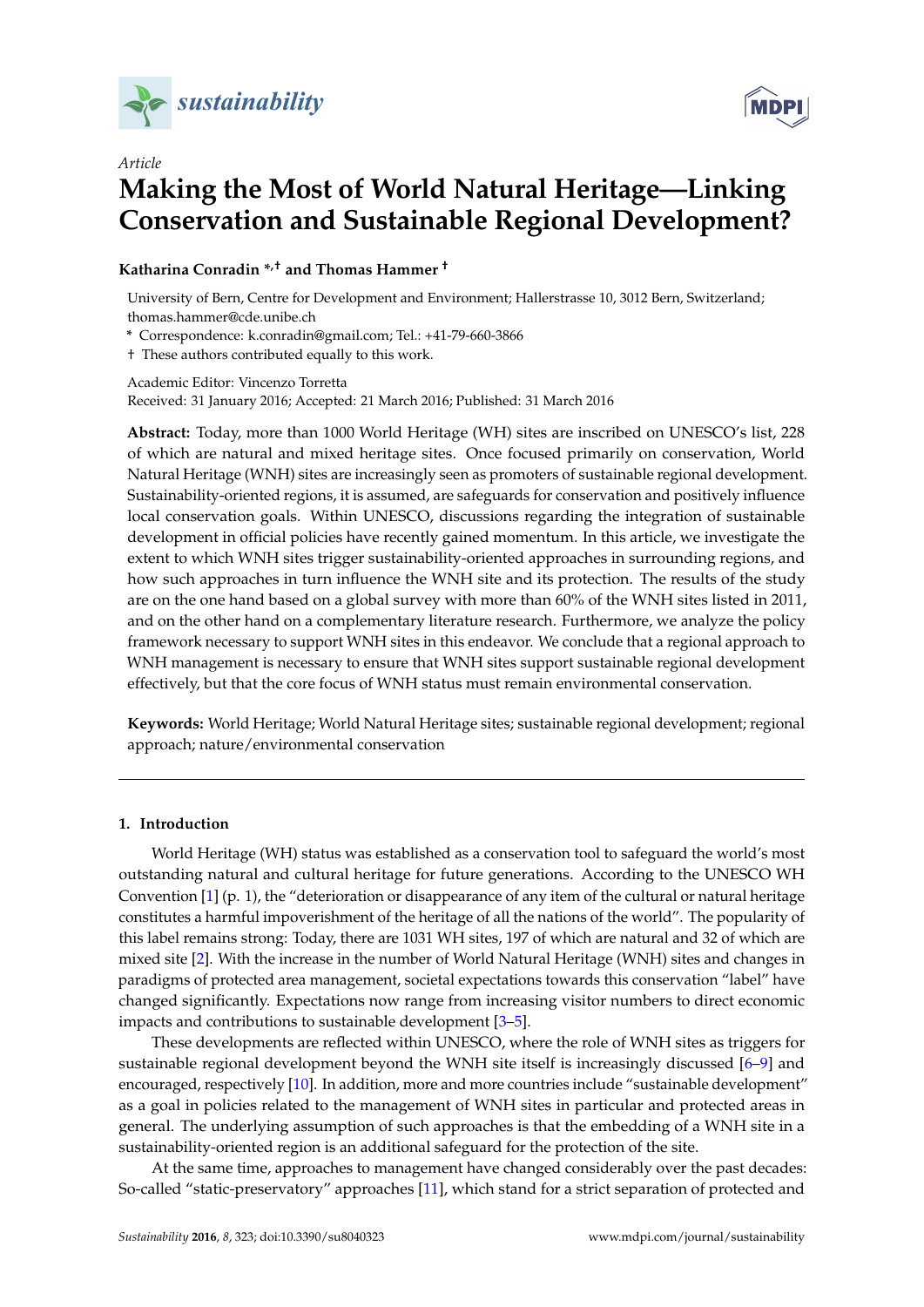cultivated areas, were predominant up to the 1970s. This understanding was central to the World Heritage Convention, where—initially—conservation was primarily considered as the act of protecting a site from human influence [\[1\]](#page-7-0). On the other hand, emerging concepts such as the sustainability debate [\[12,](#page-7-8)[13\]](#page-7-9) or the recognition that also cultural landscapes can be worthy of conservation influenced a more holistic understanding of protected area management. Mose and Weixlbaumer classify these newer approaches as "dynamic-innovative" [\[4\]](#page-7-10) (on this debate, see also [\[14\]](#page-7-11)). Today, also official UNESCO Guidelines advocate for a comprehensive understanding of WNH management that goes beyond the core zone of the protected area [\[15](#page-7-12)[,16\]](#page-7-13). Current research suggest that the management of a WNH site needs not necessarily be responsible for all aspects of management, but that they are jointly carried out by different stakeholders or stakeholder working groups [\[17\]](#page-7-14), a model which is successfully implemented in various Swiss Regional Nature Parks (see, e.g., [\[18\]](#page-8-0)). Several of the UNESCO World Heritage Paper Series, e.g., highlight the importance of community involvement and make similar suggestions for new forms of co-operative management (e.g., [\[19,](#page-8-1)[20\]](#page-8-2)).

This article investigates whether WNH sites can motivate regional development that goes beyond the boundaries of the WNH site, and whether such sustainable regional development approaches contribute in turn to the conservation and safeguarding of the WNH site. Furthermore, it examines UNESCO's current policy efforts to promote sustainable development within WNH sites. Based on these results, the article explores the potential arrangement of policies that effectively foster sustainable development approaches while ensuring conservation.

#### **2. Materials and Methods**

The results from this paper base on the one hand on a broad-based, global survey of the effects of WNH status on sustainable regional development [\[21,](#page-8-3)[22\]](#page-8-4). In this survey, the impacts of WNH sites on the different aspects of sustainable regional development was captured by an extensive survey, in which 61% of the WNH sites listed in 2011 participated. This survey also integrates answers from 34 in-depth interviews with managers, public authorities or scientists to complement the extensive quantitative database with more explicative information. The survey generally assessed the influence of having WNH status on ecological, social, economic and institutional aspects of sustainable regional development. Answers were based on self-assessment with a 5-point Likert scale. 45% of the respondents were from the top management, 25% were senior staff, 10% represented public authorities and the remaining 20% were advisors, researchers or assistant staff. The reverse impacts of sustainable regional development approaches on the status of the WNH site itself were assessed through a detailed analysis of existing case studies, focusing primarily on those impacts that had been brought to light by the survey. In a third step, current UNESCO policies, such as decisions adopted by the WH Committee, UNESCO declarations and internal reports, were analyzed.

On the other hand, in addition to this baseline data, an extensive literature research was carried out in order to compare the effects within WNH sites as assessed by the study with effects described outside WNH sites.

### **3. Results**

#### *3.1. Protected Areas, Sustainable Regional Development and the WNH Discourse*

Although concern for conservation has a centuries-long history [\[23\]](#page-8-5) (p. xv), the first attempts to designate protected areas in their modern form date back to the late 19th century [\[24\]](#page-8-6). Different approaches to protected area management have always co-existed, but many of the first national parks followed a relatively strict preservation approach [\[4\]](#page-7-10) (pp. 117–118). Over the past century, more inclusive approaches that do not treat conservation and development as mutually exclusive have emerged [\[4\]](#page-7-10). This paradigm shift was influenced by, among other factors, newly emerging concepts such as sustainable development [\[12\]](#page-7-8); a different understanding of human-environment relationships that overcame the humans *vs.* nature dichotomy and stressed the "connatural world" [\[25\]](#page-8-7);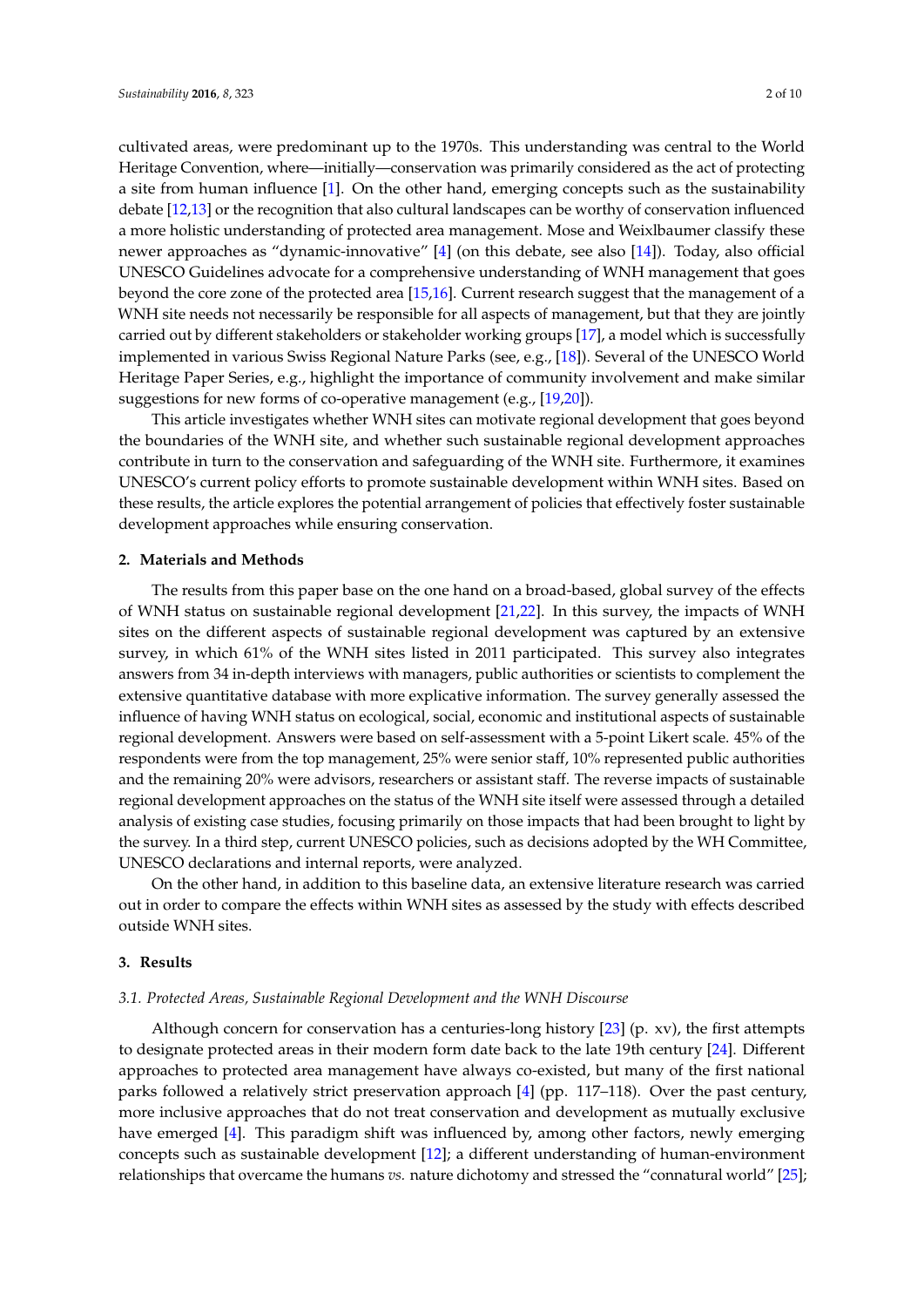the awareness that strict conservation may not lead to the desired results, e.g., [\[26\]](#page-8-8); the increasing loss of traditional cultural landscapes; or the simple fact that implementing protected areas without regard for the regional economy often results in significant local resistance [\[27\]](#page-8-9). In the current global discourse, large protected areas such as WNH sites are increasingly seen as potential triggers for sustainable regional development processes [\[3](#page-7-2)[,28\]](#page-8-10).

It is important that regional development be understood as more than a merely economic It is important that regional development be understood as more than a merely economic contribution to development. The contribution of WNH to sustainable regional development is contribution to development. The contribution of WNH to sustainable regional development is multifaceted and goes beyond conserving natural resources for future generations or generating multifaceted and goes beyond conserving natural resources for future generations or generating additional income through increased visitor numbers. Rather, WNH can be an instrument that—if used wisely—contributes equally to achieving environmental, socio-cultural, economic and used wisely—contributes equally to achieving environmental, socio‐cultural, economic and institutional/governance related goals [\[13,](#page-7-9)[28\]](#page-8-10). The potential for this outcome is explained in Figure [1,](#page-2-0) institutional/governance related goals [13,28]. The potential for this outcome is explained in Figure 1, boxes 3 and 4 (the WH sites are represented by the dotted blue box). The sustainability-related goals boxes 3 and 4 (the WH sites are represented by the dotted blue box). The sustainability‐related goals that a WNH site pursues are normative but are nevertheless part of a broader sustainability framework, that a WNH site pursues are normative but are nevertheless part of a broader sustainability defined by international and national strat[eg](#page-2-0)ies (Figure 1, boxes 1 and 2). A WNH's capacity to do contribute to sustainable development depends on the fact that its scope of action goes beyond the mere boundaries of the site itself, i.e., that it is well integrated into the decision- and policy-making processes of the region and its institutional s[tru](#page-2-0)cture (Figure 1, box 3).

<span id="page-2-0"></span>

**Figure 1.** World Natural Heritage and sustainable regional development (draft by the author). **Figure 1.** World Natural Heritage and sustainable regional development (draft by the author).

The WNH region can be understood as a functional space at the intermediary level between the The WNH region can be understood as a functional space at the intermediary level between the local (communities) and state levels (provinces or nations) and is a particularly meaningful frame of local (communities) and state levels (provinces or nations) and is a particularly meaningful frame of reference for sustainable development. On the one hand, the cause and effect relationships of human reference for sustainable development. On the one hand, the cause and effect relationships of human interventions are directly perceptible at the regional level [29]. On the other hand, a region tends to interventions are directly perceptible at the regional level [\[29\]](#page-8-11). On the other hand, a region tends to be less influenced by individual interests than does a local site, but regional units allow for a more be less influenced by individual interests than does a local site, but regional units allow for a more detailed overview of issues at stake than do national units (Figure 1, left side). Whether the goals are detailed overview of issues at stake than do national units (Figure [1,](#page-2-0) left side). Whether the goals are actually met depends on how they are concretely implemented on a local level. Ideally, a bottom‐up actually met depends on how they are concretely implemented on a local level. Ideally, a bottom-up participatory process complements the top‐down governing process, where the WNH region again participatory process complements the top-down governing process, where the WNH region again works as an intermediary between the local and the national/international. In such a setup, WNH works as an intermediary between the local and the national/international. In such a setup, WNH sites can act as a core "process manager" for sustainable regional development. sites can act as a core "process manager" for sustainable regional development.

The relation between WNH and sustainable (regional) development is not self-evident. When the WH Convention was established in 1972, it was designed primarily as a response to the increasingly rapid economic development threatening the world's most outstanding heritage sites [\[1\]](#page-7-0). As a result,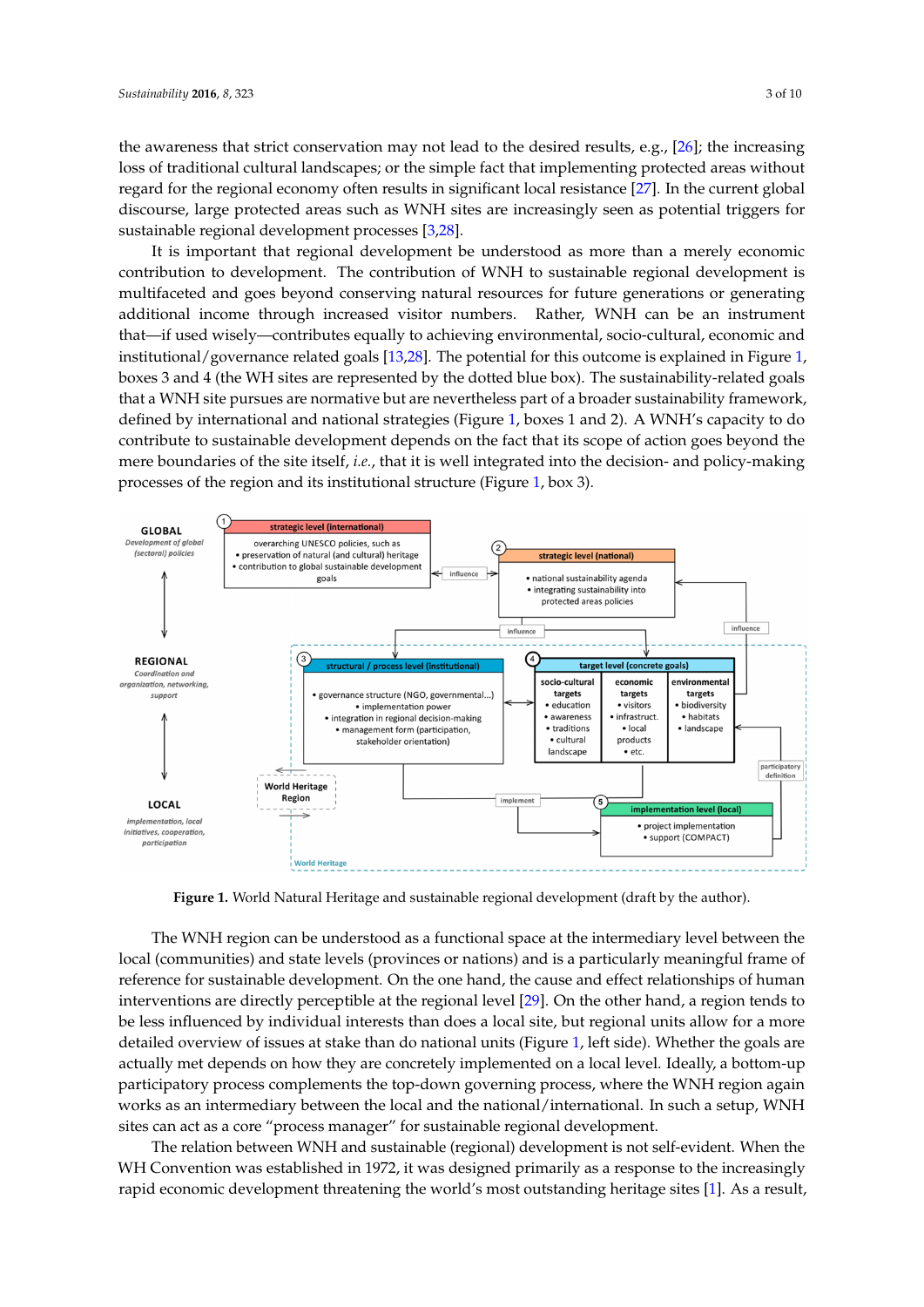the convention was and still is focused principally on conservation. Sustainability as a specific concept is not explicitly mentioned because the notion of sustainable development only became popular later, following the publication of the Brundtland report in 1987 [\[12\]](#page-7-8). However, the WH label itself embodies one of the core concepts of sustainability, namely the preservation of a specific good of high value in such a way that it remains available for future generations. The convention specifically states that the "protection of heritage [should be integrated] into comprehensive planning programmes", which implies the need to look beyond the boundaries of the protected area [\[1\]](#page-7-0) (p. 3).

With time, the linkages between conservation and development have become more explicit in the official UNESCO WH discourse. The term "sustainable" was mentioned for the first time in the 1994 version of the Operational Guidelines [\[30\]](#page-8-12) with regard to the new category of cultural landscapes. The Budapest Declaration in 2002 [\[6\]](#page-7-4) called for an "*appropriate and equitable balance between conservation, sustainability and development, so that WNH properties can be protected through appropriate activities contributing to the social and economic development and the quality of life of our communities*". This declaration may be understood as a trigger for a more intensive discussion on WNH and sustainable development: The 2005 version of the Operational Guidelines specifically states that "the protection and conservation of the natural and cultural heritage are a significant contribution to sustainable development" [\[7\]](#page-7-15). With regard to the 40th anniversary of the WH convention, a reflection process on the future of the WH Convention was initiated in 2008 [\[31\]](#page-8-13). In 2010, after an expert meeting in Brazil, the WH center received a mandate "*to propose revisions to the Operational Guidelines with a view to mainstreaming a concern for sustainable development within them*" [\[32\]](#page-8-14). At the same time, the WH center was tasked with developing an action plan. Goal 3 of this action plan is that "[h]eritage protection and conservation considers present and future environmental, societal and economic needs". These goals should be achieved by researching the impact of WH listing, by developing specific sustainability related tools, and by encouraging signatory states to develop policies on conservation and sustainable development [\[9\]](#page-7-5). In 2015, the General Assembly of the State Parties finally adopted a decision on World Heritage and Sustainable Development, which "encourages the World Heritage Centre to sensitize States Parties [. . . ] of the need to establish appropriate governance mechanisms to achieve the right balance between World Heritage and Sustainable Development, and integration between the protection of the Outstanding Universal Value of World Heritage properties and the pursuit of sustainable development objectives [. . . ]" [\[10\]](#page-7-6) (p. 8). Despite the fact that the WH convention is not self-executing, *i.e.*, that the signatory states to the convention regulate the conservation of the inscribed sites by means of their own laws, both the WH convention itself and the process of inscription can influence the legislation of nation states: Several nations, including Australia, the Philippines, South Africa, France, Hungary and Peru, have already developed such policies [\[33\]](#page-8-15).

## *3.2. WNH Sites and Sustainable Regional Development*

The reason that sustainable development is increasingly associated with protected areas such as WNH sites is based on two assumptions. For one, it is assumed that large protected areas such as WNH sites are particularly suited to give impulses that go beyond the sphere of the WNH site, and that they themselves can be model regions. For another, it is reciprocally presumed that the core values of WNH sites within regions that focus on sustainable development are better protected against outside threats. In fact, there is considerable evidence that WNH sites do indeed contribute to sustainable development goals beyond their perimeter [\[21,](#page-8-3)[34\]](#page-8-16). In doing so, they are decisively influenced by national and international policies. For example, Conradin [\[22\]](#page-8-4) has shown that there are distinct differences between so-called "development-oriented" and "conservation-oriented" sites with regard to the delivery of benefits: The former deliver more benefits in regard to sustainable regional developments, findings that are supported by practice-oriented research [\[35\]](#page-8-17). It seems that the overall strategy that a WNH sites pursues is of decisive influence: Development-oriented sites also notice larger increases in visitor numbers and a stronger growth in participation than conversation-oriented sites [\[22\]](#page-8-4). The following examples, drawn from the concept described in Figure [1,](#page-2-0) highlight how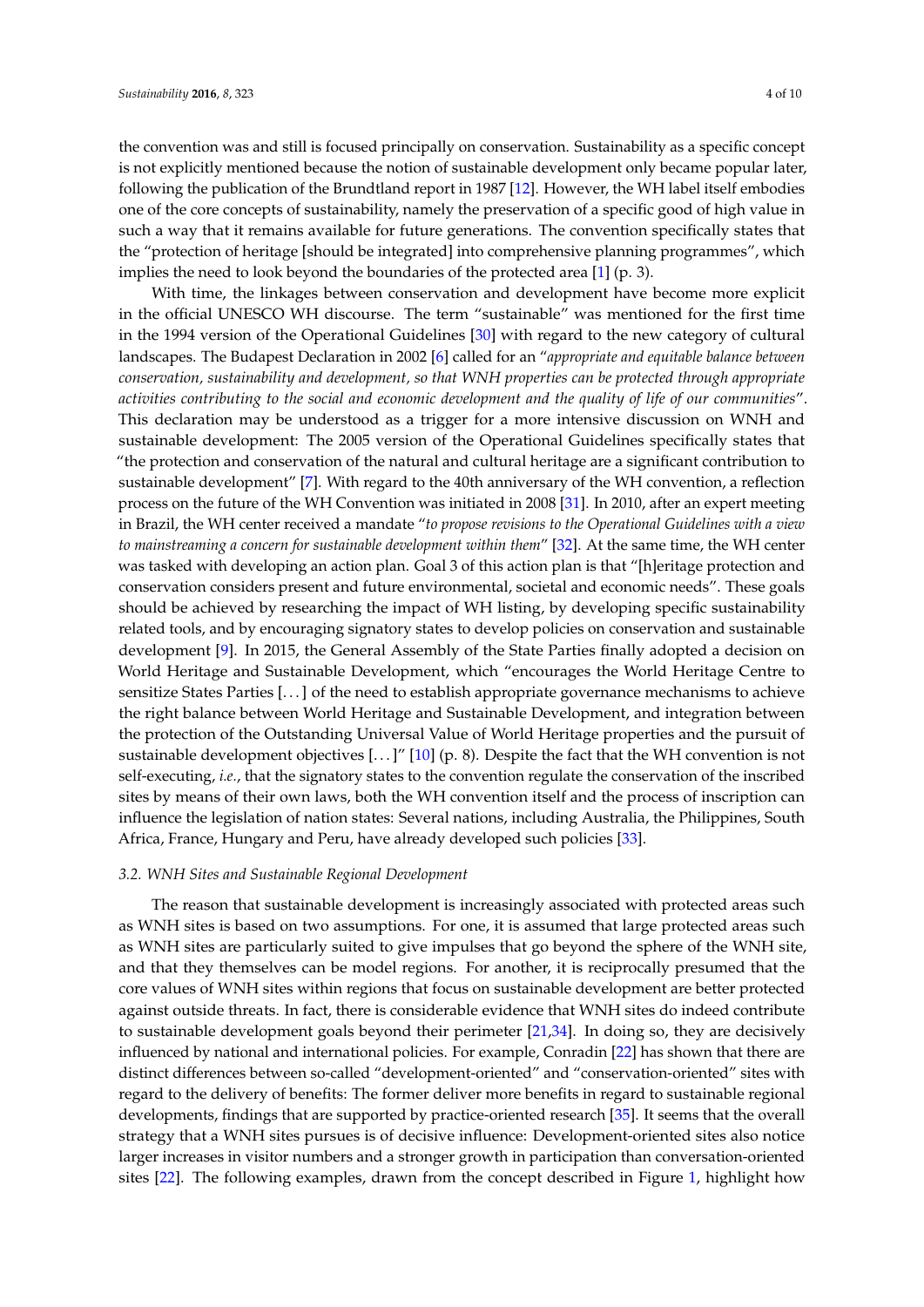WNH sites influence sustainable development beyond their perimeters, and how these effects in turn influence the conservation status of WNH sites. Table [1](#page-5-0) shows that the latter contribution is often intrinsically linked to the former.

**Table 1.** Effects of World Natural Heritage (WNH) status on surrounding regions and "rebound effects" on the WNH site itself.

| Direct Influence of WNH Status on Surrounding Region                                                                                                                                                                                                                                                                                                                                                                                                                                                                                                                                                                                                                                                                                                                                                                             | "Rebound Effect" of Achieved Impact on WNH Site                                                                                                                                                                                                                                                                                                                                                                                                                                                                                                                                                                                                                                                                                                                                                                                                                                                                                                                                                                                                                                                                                                                                                                                                     |
|----------------------------------------------------------------------------------------------------------------------------------------------------------------------------------------------------------------------------------------------------------------------------------------------------------------------------------------------------------------------------------------------------------------------------------------------------------------------------------------------------------------------------------------------------------------------------------------------------------------------------------------------------------------------------------------------------------------------------------------------------------------------------------------------------------------------------------|-----------------------------------------------------------------------------------------------------------------------------------------------------------------------------------------------------------------------------------------------------------------------------------------------------------------------------------------------------------------------------------------------------------------------------------------------------------------------------------------------------------------------------------------------------------------------------------------------------------------------------------------------------------------------------------------------------------------------------------------------------------------------------------------------------------------------------------------------------------------------------------------------------------------------------------------------------------------------------------------------------------------------------------------------------------------------------------------------------------------------------------------------------------------------------------------------------------------------------------------------------|
| Economically, WNH sites can generate additional regional<br>value through, for example, tourism. Protected areas are<br>increasingly regarded as icons of pristine nature that are<br>particularly worth visiting [36] (p. 839) [37] (p.32), and<br>many scholars have in fact confirmed that WNH status<br>increases visitor numbers [34,38]. Investments in<br>infrastructure (roads, telecommunication, water and<br>sanitation) typically follow increases in visitation [22],<br>further benefiting the region. Despite the fact that tourism<br>can also have negative impacts on the conservation status<br>of a site [39], it may contribute to nature conservation, as<br>the examples in the right column show.                                                                                                        | In a survey from 2012 $[22]$ , 63% of all participating<br>WNH sites stated that tourism generates additional<br>funding for conservation efforts. In the Mt Kilimanjaro<br>WNH site, for example, entry fees are collected<br>centrally by Tanzania National Parks. Some of this<br>income, generated by one of the most-visited national<br>parks in the country, is redistributed for conservation to<br>other, less well-funded parks, and a certain proportion<br>of the entry fee revenue is directly allocated to<br>community building projects [40]. This example shows<br>the direct link between tourism-generated income and<br>both conservation (ecological effects) and community<br>projects (social effects). Tisdell [37] further suggests<br>that income generated through conservation is likely to<br>boost political support for conservation.                                                                                                                                                                                                                                                                                                                                                                                |
| With regard to environmental goals, another study [21]<br>shows that WNH status frequently leads to stricter<br>conservation regimes. These are in turn reflected in<br>national policies that influence other protected areas, a<br>finding that is corroborated by [33]. In order to mitigate<br>adverse effects of conservation on the livelihoods of local<br>communities, the UN-led Global Environmental Fund<br>initiated the Community Management of Protected Areas<br>Conservation (COMPACT) program. COMPACT supports<br>community-based projects that conserve biodiversity<br>around WNH sites or UNESCO Biosphere Reserves, while<br>at the same time improving local livelihoods. The inception<br>of these programs is directly linked to WNH status.                                                            | Several COMPACT projects, such as those around Mt<br>Kenya, Mt Kilimanjaro and Djoudj National Bird<br>Sanctuary (Senegal), successfully replace fuel wood<br>collected from protected forest areas with alternative<br>fuel sources such as sawdust briquettes, fast-growing<br>fuel-wood or biogas tanks. These projects directly<br>reduce pressure on protected forest resources [41,42].<br>Another example from eastern Africa highlights the<br>importance of a management approach that goes<br>beyond the WNH perimeter. As both the Mt.<br>Kilimanjaro and Mt. Kenya WNH sites are important<br>water towers for the surrounding areas,<br>highland-lowland conflicts with regard to water<br>resources are not uncommon $[43]$ . In response,<br>so-called Water Resource Users Associations were<br>established, providing a platform for jointly managing<br>water resources and monitoring both quantity and<br>quality. The cultivation of rice with biologically treated<br>wastewater, initiated by such an association, has<br>drastically reduced demand for spring water and for<br>artificial fertilizer, thus improving both water quality<br>and nutrient balance, with effects beyond the perimeter<br>of the site $[44]$ . |
| Socio-culturally, environmental education should serve as<br>an example for the effects induced by WNH status. The<br>aim of environmental education is to encourage<br>environmentally sensible behavior and a heightened<br>acceptance of protective measures. However, in addition to<br>helping visitors to interpret what they see, environmental<br>education can also help "provide comparative perspectives<br>on threats to resources, as well as analyses of potential<br>long-term consequences if short-sighted actions jeopardize<br>the resource that is the attraction itself. The goal in these<br>situations is to inform so as to stimulate enlightened<br>self-interest of thoughtful people in the community that<br>will in turn encourage voluntary restraint of problematical<br>activities" [45] p. 270. | Although all WNH sites have the mandate to<br>"endeavour by all appropriate means, and in particular<br>by educational and information programs, to<br>strengthen appreciation and respect by their peoples of<br>the cultural and natural heritage" [1] (p. 13), it is<br>difficult to measure the effect of such activities.<br>However, the following example shows how enabling<br>supporting communities to develop "comparative<br>perspectives" can lead to adapted action strategies: In<br>the Kilimanjaro region, the increase in eco/cultural<br>tourism has encouraged local communities to restrict<br>their use of water from a touristically attractive<br>waterfall for agricultural purposes, as tourism proves<br>to be ecologically more profitable. The practice has also<br>increased downstream water flows, reduced conflicts<br>over water uses and improved the incomes of<br>downstream communities $[44]$ (p. 75).                                                                                                                                                                                                                                                                                                       |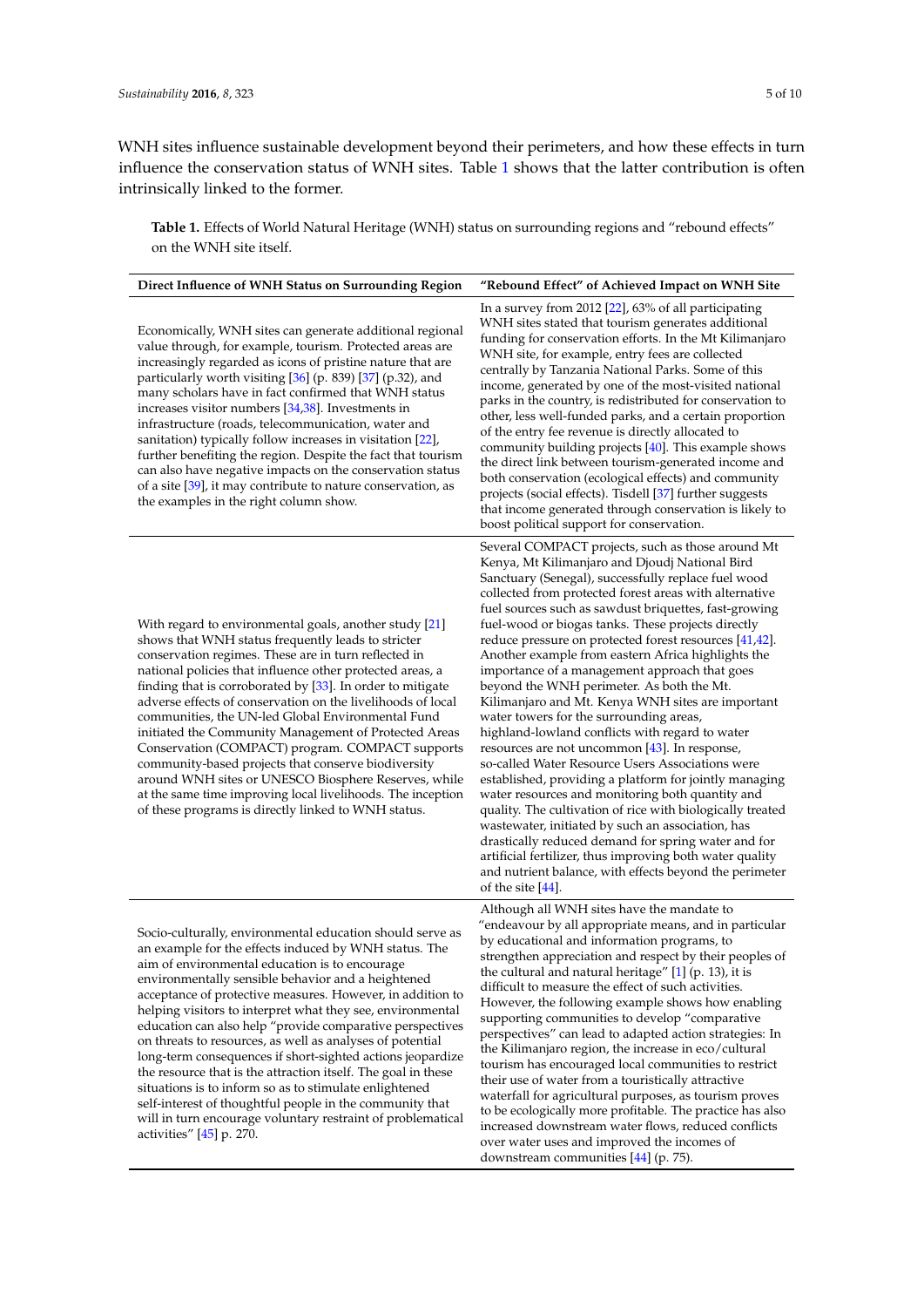| <b>Table 1.</b> Cont. |  |  |
|-----------------------|--|--|
|-----------------------|--|--|

<span id="page-5-0"></span>

| Direct Influence of WNH Status on Surrounding Region                                                                                                                                                                                                                                                                                                                                                                                                                                                                                                                                                                                                                                                                                                                                                                                                                                                                                                                          | "Rebound Effect" of Achieved Impact on WNH Site                                                                                                                                                                                                                                                                                                                                                                                                                                                                                                                                                                                                                                                                                                                                                                                                                                                                                                                                                                                                                                                        |
|-------------------------------------------------------------------------------------------------------------------------------------------------------------------------------------------------------------------------------------------------------------------------------------------------------------------------------------------------------------------------------------------------------------------------------------------------------------------------------------------------------------------------------------------------------------------------------------------------------------------------------------------------------------------------------------------------------------------------------------------------------------------------------------------------------------------------------------------------------------------------------------------------------------------------------------------------------------------------------|--------------------------------------------------------------------------------------------------------------------------------------------------------------------------------------------------------------------------------------------------------------------------------------------------------------------------------------------------------------------------------------------------------------------------------------------------------------------------------------------------------------------------------------------------------------------------------------------------------------------------------------------------------------------------------------------------------------------------------------------------------------------------------------------------------------------------------------------------------------------------------------------------------------------------------------------------------------------------------------------------------------------------------------------------------------------------------------------------------|
| The institutional or structural impacts of WNH status must<br>not be underestimated, as they also directly interrelate with<br>socio-cultural aspects. Applicants for WNH status need to<br>develop a comprehensive management plan [7]. The<br>mentioned survey on World Heritage Sites from 2012 [22]<br>showed that 78% of all WNH sites have such a plan, and<br>that its development often occurs simultaneously with<br>setting up professional and more participative<br>management structures. In many cases, this leads to an<br>increase in civic involvement from both the local<br>population and NGOs beyond the WNH site [46]. In the<br>above-cited survey1, more than half of all participating<br>sites noted an increase in participation and collaboration<br>between different stakeholders. This is crucial for societal<br>appropriation (or local ownership) of the site, which is the<br>basis for a successful and effective management of the site. | According to Moure $[47]$ , the challenges faced by the<br>implementation of the Sian Ka'an WNH site in Mexico<br>were addressed by initiating an extensive and inclusive<br>participatory process. Therein, great emphasis was<br>placed on grassroots democracy, the participation of<br>women and the open exchange and dissemination of<br>information in local languages. Participatory<br>approaches were not only chosen to define a joint<br>strategy, but have led to tangible projects such as an<br>apiculture project that reduces the risk of forest fires,<br>the development of tourism marketing strategies that<br>are independent of large-scale foreign investors, or the<br>joint establishment of marine replenishment zones and<br>local fisheries. Community-driven approaches to<br>conservation, according to Reyes-Garcia et al. [48], have<br>increased the acceptance of the site. Similar approaches<br>to the local stewardship of WNH resources have also<br>been initiated in Australia for the Great Barrier<br>Reef [49], p. 24 or in Canada for the Jasper National |
|                                                                                                                                                                                                                                                                                                                                                                                                                                                                                                                                                                                                                                                                                                                                                                                                                                                                                                                                                                               | Park [50], p. 160.                                                                                                                                                                                                                                                                                                                                                                                                                                                                                                                                                                                                                                                                                                                                                                                                                                                                                                                                                                                                                                                                                     |

## **4. Discussion: Policy Implications**

The abovementioned examples highlight the paramount importance of extending conservation efforts beyond the boundaries of the WNH site. The ties between a site and its surroundings are manifold, making it difficult, if not impossible, for a WNH site to face conservation challenges in isolation. Sustainable development should therefore be a key concern for WNH sites, as has been rightly noted by UNESCO [\[9,](#page-7-5)[31\]](#page-8-13). This new and broader approach is necessary not only as a reaction to a reality in which protected areas are increasingly confronted with expectations that go beyond nature conservation [\[22](#page-8-4)[,27\]](#page-8-9), but also because conservation does not always foreclose an adapted human utilization. Furthermore, WNH sites themselves are only sustainable in the long run if they are societally accepted and economically affordable. This, however, does not mean that stricter nature conservation approaches should be abandoned. WNH sites—established as instruments for conserving the world's most outstanding natural sites—should continue to be the guardians of biodiversity hotspots and magnificent landscapes [\[51\]](#page-9-8). However, as WNH sites are rarely isolated islands, there is an increasing need for specifically adapted and graded conservation concepts.

*At the international level:* Given the intricate relationships between WNH sites and their surroundings, it is important to extend the convention's focus beyond the core aim of conservation. In particular, the convention should further encourage transition or buffer zones between the WNH sites itself and the surrounding region, the so-called WNH region. Buffer zones are considered a practical means of deflecting pressure on the core zones (*i.e.*, the core values of individual WNH sites), whilst also considering socio-cultural and socio-economic needs [\[52](#page-9-9)[,53\]](#page-9-10). The trend towards establishing more WNH sites with buffer zones is already visible: Of all WNH sites inscribed between 1978 and 1990, less than 5% had a buffer zone; whereas nearly 45% of all WNH sites inscribed between 2000 and 2011 now include buffer zones [\[54\]](#page-9-11). In addition to their central function of preserving the core values of individual WNH sites, buffer zones can have various other beneficial functions. They enable the management to develop a comprehensive understanding of the WNH site and its surroundings, facilitate and improve cooperation between stakeholders in the buffer zone (amongst other, land owners and land users, cooperatives, and private companies) and support them in developing or implementing joint projects [\[15,](#page-7-12)[55](#page-9-12)[,56\]](#page-9-13) Nevertheless, buffer zones are no panacea and the current trend should by no means implicate that buffer zones should be established at the cost of the core zone; much more, additional regulations should apply for the zones around the world heritage site. Such approaches are currently being discussed [\[9](#page-7-5)[,31\]](#page-8-13), and the World Heritage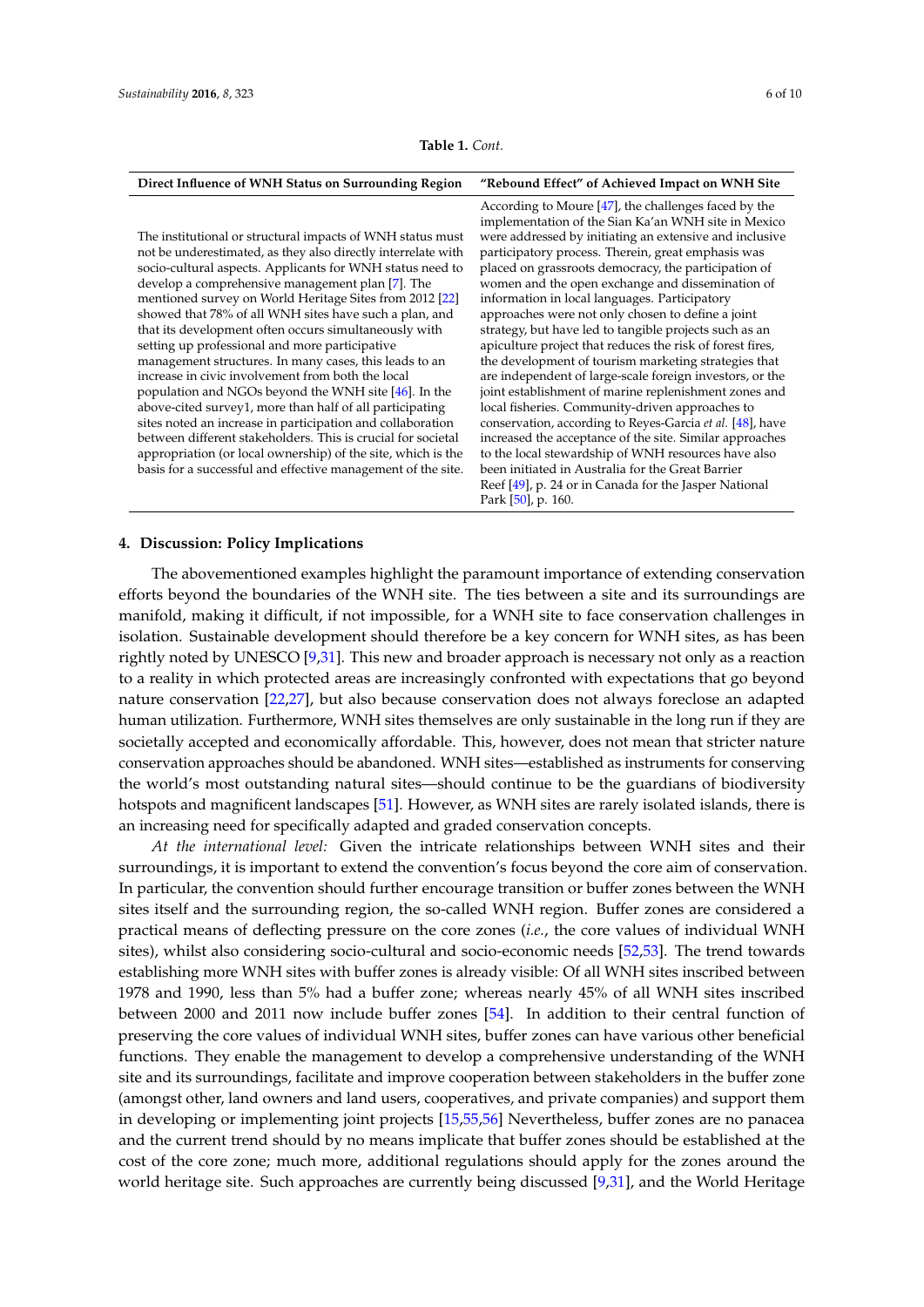Committee officially recognizes the contribution of WNH sites to sustainable development [\[10\]](#page-7-6). In the core zones, conservation should remain the core aim; in transition zones, the focus can be more on the development aspects. Respective model projects, as well as corresponding guidelines, should be developed. Implementation policies could—for instance—look similar to recommendations that the World Heritage Centre has elaborated with regard to the management of historic urban landscapes: UNESCO has recommended to "integrate policies and practices of conservation of the built environment into the wider goals of urban development" [\[57\]](#page-9-14)—an approach that fosters collaboration and comprehensive management. With regard to the management of WNH sites, this would mean

that their management be closer aligned to the wider goals of sustainable regional development.

*At the national level,* legislative preconditions should be established to incorporate such gradational conservation concepts with regard to WNH sites. Most countries have stricter conservation instruments such as national parks, and concepts oriented more towards sustainable development such as nature parks or the like. Ideally, the two concepts should be combined such that the WNH site benefits from an additional buffer zone. Such a zone works on the one hand to conserve the core values at the environmental, biodiversity and landscape levels, and on the other hand to support the surrounding region in realizing the benefits of the WNH "brand". In addition, such an approach may increase societal acceptance. Governance structures must enable the WNH to act as an intermediary between conservation and development and between local implementation and national strategy, and should in this regard also foster inter-sectoral cooperation, e.g., with private bodies and NGOs [\[58\]](#page-9-15). Such co-management approaches are strongly encouraged by research to date, given not only their effectiveness but also their effects on participation, ownership and acceptance; yet they "must be considered a continuous problem-solving process, rather than a fixed state and rely on an understanding involving extensive deliberation, negotiation and joint learning within problem-solving networks" [\[17,](#page-7-14)[59\]](#page-9-16)).

*At the WNH level:* In a setup as described above, WNH sites have important coordination and management functions. A good example in this sense is for instance the Swiss Alps Jungfrau-Aletsch World Heritage site. The World Heritage site is managed by a legally independent foundation called UNESCO World Heritage Swiss Alps Jungfrau-Aletsch. The center is funded mainly by public means. The management plan has been developed in an extensive participatory process, involving numerous stakeholders ranging from tourism organizations to authorities, civil society representatives, science and experts on environmental protection. Prior to the nomination in 2001, the communes involved were consulted in a political decision-making process and formally voted to be part of the World Heritage site [\[60\]](#page-9-17). Yet, giving WNH sites a certain management competence does not mean that the WNH management is in charge of coordinating all activities related to sustainable development within the WNH region. However, in order that WNH sites can function as intermediaries between conservation and regional development goals, it is important that they have a clearly defined role the decision-making bodies. Furthermore, they must be given the necessary competences, as well as funding.

## **5. Conclusions**

The interlinkages between WNH sites and their surrounding regions are intricate and multifaceted: WNH sites can trigger sustainable development beyond site boundaries. More importantly, these developments may in turn have beneficial effects on conserving the core values at stake. A regional approach to WNH management is crucial: "Sustainable development is a goal that, almost by definition, acquires its meaning at a scale that is often much larger than that of a WH property, suggesting that WH planning and management need to be more integrated in territorial and regional strategies" [\[61\]](#page-9-18) (p. 330).

The WH Convention is a powerful and internationally accepted tool that can influence protected area management approaches worldwide. The new strategy for integrating sustainable development and the management of WNH sites [\[10\]](#page-7-6) is thus more than appropriate, as UNESCO gradually adapting its policies that lobby for a rather strict nature conservation orientation approach to an approach that emphasizes permanent environmental compatibility. At the same time, this approach also allows for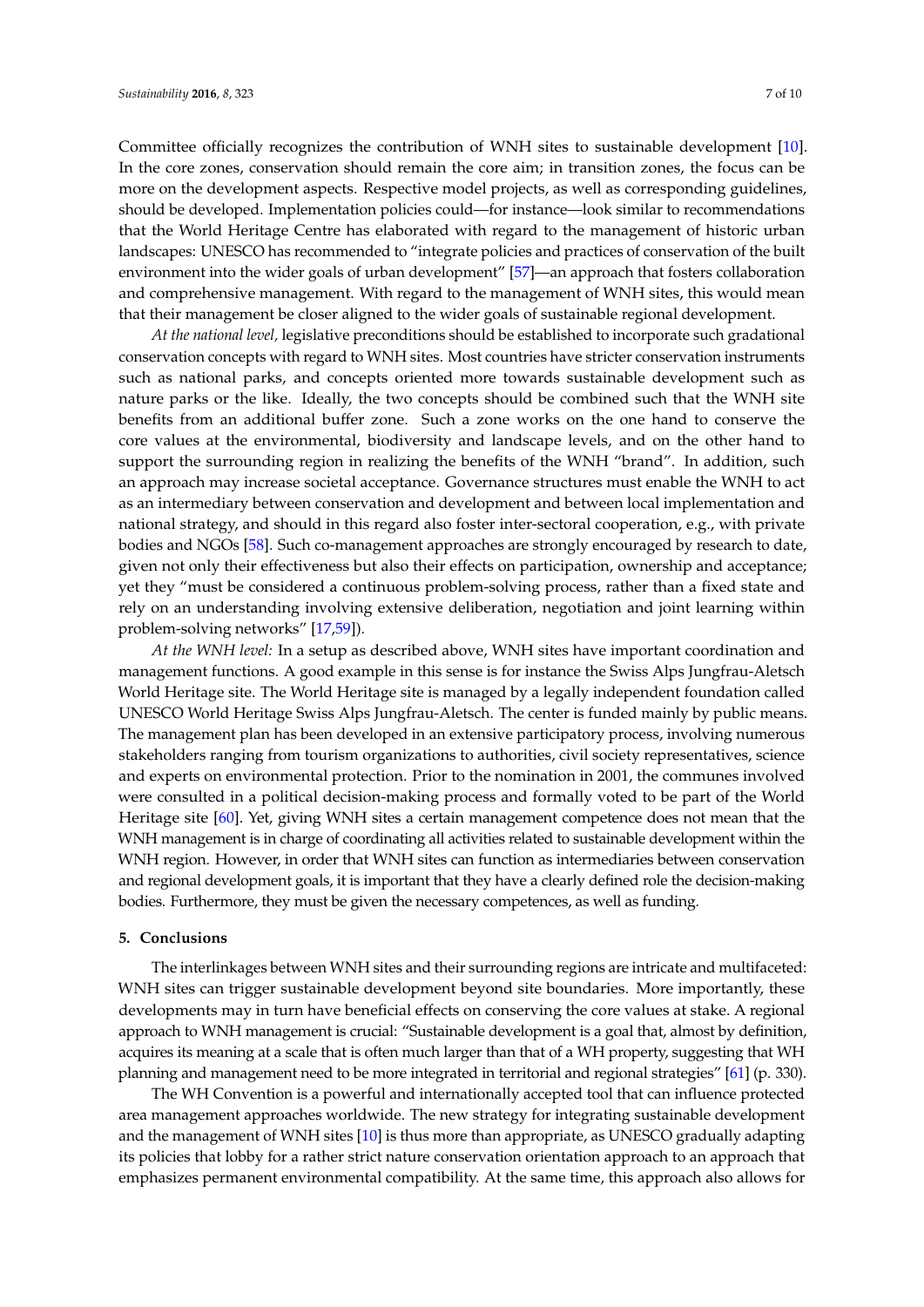a better integration of stakeholders from various levels, thus strengthening ownership and a better interrelation between protected area management and other, landscape and nature relevant policies. Yet, as necessary as this strategic adaptation is, WNH sites must nevertheless remain protected areas at their core. Sustainable development approaches can help ensure the protection of the core values and increasing regional support for the site. Development goals should be pursued primarily in buffer or transition zones bordering the WNH sites, or in such a way that they do not interfere with conservation aims. Sustainable regional development can become a new and promising activity of WNH sites—but not at the cost of trimming core conservation goals.

**Acknowledgments:** The authors wish to acknowledge support from the Swiss National Centre of Competence in Research (NCCR) North-South, co-funded by the Swiss National Science Foundation (SNSF), the Swiss Agency for Development and Cooperation (SDC) and the participating institutions.

**Author Contributions:** Katharina Conradin carried out the original study on WNH and Sustainable Regional Development. Thomas Hammer and Katharina Conradin jointly developed the approach to assess the relationship between sustainable development goals in the surrounding regions of WNH sites and the sites themselves. Thomas Hammer and Kathairna Conradin jointly drafted Figure [1.](#page-2-0) Katharina Conradin wrote the paper.

**Conflicts of Interest:** The authors declare no conflict of interest.

## **References**

- <span id="page-7-0"></span>1. UNESCO. *Convention Concerning the Protection of the World Cultural and Natural Heritage. Adopted by the General Conference at Its Seventeenth Session in Paris, 16th November 1972*; UNESCO: Paris, France, 1972.
- <span id="page-7-1"></span>2. UNESCO. World Heritage List. Available online: http://whc.unesco.org/en/list/ (accessed on 20 October 2015).
- <span id="page-7-2"></span>3. Mose, I. *Protected Areas and Regional Development in Europe: Towards a New Model for the 21st Century*; Ashgate: Surrey, Burlington, UK, 2007.
- <span id="page-7-10"></span>4. Mose, I.; Weixlbaumer, N. A shift of paradigm? Protected areas policies in europe in transition—By the example of the hohe tauern national park. In *Anthologie zur Sozialgeographie*; Weixlbaumer, N., Ed.; University of Vienna, Institute of Geography and Regional Research Vienna: Vienna, Austria, 2012; Volume 16, pp. 106–124.
- <span id="page-7-3"></span>5. Conradin, K.; Wiesmann, U. Does world natural heritage status trigger sustainable regional development efforts? *Eco.mont* **2014**, *6*, 5–12. [\[CrossRef\]](http://dx.doi.org/10.1553/ecomont-6-2s5)
- <span id="page-7-4"></span>6. WHC. *Decisions Adopted by the World Heritage Committee 26.Com/9*; UNESCO: Paris, France, 2002.
- <span id="page-7-15"></span>7. UNESCO. *Operational Guidelines for the Implementation of the World Heritage Convention*; UNESCO: Paris, France, 2005.
- 8. Galla, A. *World Heritage: Benefits Beyond Borders*; Cambridge University Press, UNESCO: Cambridge, UK; Paris, France, 2012.
- <span id="page-7-5"></span>9. WHC. *Future of the World Heritage Convention. 36th Session of the World Heritage Committee in st. Petersburg, Russia. WHC-12/36.Com/12a*; UNESCO: Paris, France, 2012.
- <span id="page-7-6"></span>10. WHC. *World Heritage and Sustainable Development. Decision 20 ga 13 of the 20th Session of the General Assembly of States Parties to the Convention Concerning the Protection of the World Cultural and Natural Heritage*; UNESCO: Paris, France, 2015.
- <span id="page-7-7"></span>11. Weixlbaumer, N. Naturparke—Sensible instrumente nachhaltiger landschaftsentwicklung. Eine gegenüberstellung der gebietsschutzpolitik österreichs und kanadas. *Mitt. Österreichischen Geogr. Ges.* **2005**, *147*, 67–100.
- <span id="page-7-8"></span>12. WCED. *Our Common Future*, Repr. ed.; Oxford University Press: Oxford, UK; New York, NY, USA, 1987; p. 400 S.
- <span id="page-7-9"></span>13. UN. *Agenda 21. The United Nations Programme of Action from Rio*; United Nations Division for Sustainable Development: New York, NY, USA, 1992.
- <span id="page-7-11"></span>14. Conradin, K.; Wiesmann, U.; Engesser, M. Four decades of world natural heritage—How changing protected area values influence the unesco label. *Die Erde* **2015**, *146*, 34–46.
- <span id="page-7-12"></span>15. UNESCO; ICCROM; ICOMOS; IUCN. Managing Natural World Heritage. World Heritage Resource Manual. UNESCO: Paris, France, 2012.
- <span id="page-7-13"></span>16. Leask, A.; Fyall, A. *Managing World Heritage Sites*; Butterworth-Heinemann: Oxford, UK, 2006.
- <span id="page-7-14"></span>17. Parr, J.W.; Insua-Cao, P.; van Lam, H.; van Tue, H.; Ha, N.B.; van Lam, N.; Quang, N.N. Multi-level co-management in government-designated protected areas–opportunities to learn from models in mainland southeast asia. *Parks* **2013**, *19*, 59–74. [\[CrossRef\]](http://dx.doi.org/10.2305/IUCN.CH.2013.PARKS-19-2.JWKP.en)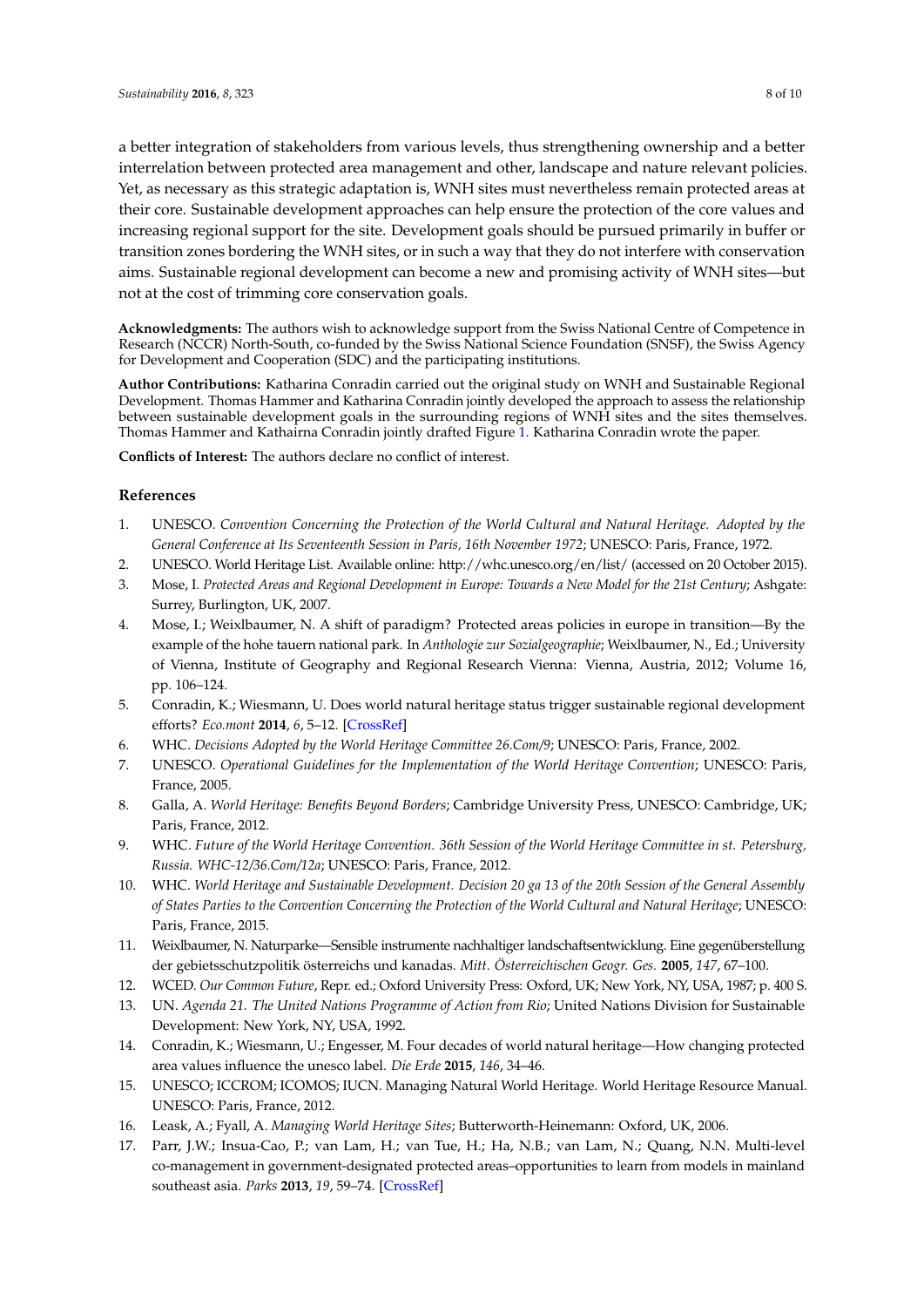- <span id="page-8-0"></span>18. Berges, R. *Partizipation in der UNESCO Biosphäre Entlebuch (Schweiz)—Analyse der Aufgaben lokaler Interessengruppen und des Biosphärenmanagements*; University of Potsdam: Potsdam, Germany, 2006.
- <span id="page-8-1"></span>19. Brown, J.; Hay-Edie, T. *Engaging Local Communities in Stewardship of World Heritage—A Methodology Based on the Compact Experience*; UNESCO World Heritage Centre: Paris, France, 2014.
- <span id="page-8-2"></span>20. Albert, M.-T.; Richon, M.; Viñals, M.J.; Witcomb, A. *Community Development through World Heritage*; UNESCO World Heritage Centre: Paris, France, 2012.
- <span id="page-8-3"></span>21. Conradin, K.; Wiesmann, U. Protecting the south, promoting the north? World natural heritage status in the global north and south. *Soc. Nat. Resour.* **2015**, *28*, 689–702. [\[CrossRef\]](http://dx.doi.org/10.1080/08941920.2015.1014601)
- <span id="page-8-4"></span>22. Conradin, K. World heritage, conservation and regional development. In *Patrimoine Mondial et Développement, au défi du Tourisme Durable*; Gravari-Barbas, M., Jacquot, S., Eds.; Presses de l'Université du Québec, Collection Nouveaux Patrimoines: Québec, QC, Canada, 2014; pp. 47–76.
- <span id="page-8-5"></span>23. Adams, W.M. Overview to four volumes: Conservation. In *Conservation. Volume 1: The Idea of Conservation*; Adams, W.M., Ed.; Earthscan: London, UK, 2009; pp. xiv–xlii.
- <span id="page-8-6"></span>24. Nash, R. The confusing birth of national parks. *Mich. Q. Rev.* **1980**, *19*, 216–226.
- <span id="page-8-7"></span>25. Meyer-Abich, K.M. *Revolution for Nature. From the Environment to the Connatural World [Aufstand für Die Natur. Von der Umwelt zur Mitwelt]*; University of North Texas Press: Denton, TX, USA, 1990.
- <span id="page-8-8"></span>26. Berghöfer, A. Protected areas: The weakness of calls for strict protection. *GAIA Ecol. Perspect. Sci. Soc.* **2010**, *19*, 9–12.
- <span id="page-8-9"></span>27. Hammer, T. Biosphärenreservate und regionale (natur-)parke—Neue konzepte für die nachhaltige regionalund kulturlandschaftsentwicklung? *GAIA* **2001**, *10*, 279–285.
- <span id="page-8-10"></span>28. Hammer, T. *Grossschutzgebiete: Instrumente Nachhaltiger Entwicklung*; Oekom: Munich, Germany, 2003; p. 198.
- <span id="page-8-11"></span>29. Böcher, M. Faktoren für den erfolg einer nachhaltigen und integrierten ländlichen regionalentwicklung. In *Nachhaltige Entwicklung Ländlicher Räume*; Friedel, R., Spindler, E.A., Eds.; Springer: Wiesbaden, Germany, 2009; pp. 127–138.
- <span id="page-8-12"></span>30. UNESCO. *Operational Guidelines for the Implementation of the World Heritage Convention*; UNESCO: Paris, France, 1994.
- <span id="page-8-13"></span>31. WHC, *Reflection on the Future of the World Heritage Convention. 35th Session of the World Heritage Committee in Paris, France. WHC-11/35.Com/12a*; UNESCO: Paris, France, 2011.
- <span id="page-8-14"></span>32. WHC, *Protocol of the 34th Session of the World Heritage Committee on the World Heritage Convention and Sustainable Development WHC-10/34.Com/5d*; UNESCO: Brasilia, Brasil, 2010.
- <span id="page-8-15"></span>33. Lausche, B. *Guidelines for Protected Areas Legislation*; IUCN: Gland, Switzerland, 2011.
- <span id="page-8-16"></span>34. Crichton Merrill, S.O. World heritage, tourism and the millennium development goals: From sites to systems. In *World Heritage Today: Challenges for Interpretation, Conservation and Development*; da Rocha, A.A., Ed.; Koester: Berlin, Germany, 2012; pp. 161–183.
- <span id="page-8-17"></span>35. Rebanks Consulting and Trends Business Research. *World Heritage Status: Is There Opportunity for Economic Gain? Research and Analysis of the Socio-Economic Impact Potential of UNESCO World Heritage Site Status*; Rebanks and Trend Business Research: Penrith, UK, 2009.
- <span id="page-8-18"></span>36. Reinius, S.W.; Fredman, P. Protected areas as attractions. *Ann. Tour. Res.* **2007**, *34*, 839–854. [\[CrossRef\]](http://dx.doi.org/10.1016/j.annals.2007.03.011)
- <span id="page-8-19"></span>37. Tisdell, C. World heritage listing of australian natural sites: Effects on tourism, economic value and conservation. In *Working Papers on Economics, Ecology and the Environment*; University of Queensland, School of Economics: Brisbane, Australia, 2010; pp. 1–45.
- <span id="page-8-20"></span>38. Su, Y.-W.; Lin, H.-L. Analysis of international tourist arrivals worldwide: The role of world heritage sites. *Tour. Manag.* **2014**, *40*, 46–58. [\[CrossRef\]](http://dx.doi.org/10.1016/j.tourman.2013.04.005)
- <span id="page-8-21"></span>39. Engels, B.; Manz, K.; Job-Hoben, B. Weltnaturerbe und tourismus—Herausforderungen und chancen. *Natur Landsch.* **2011**, *86*, 527–533.
- <span id="page-8-22"></span>40. Mitchell, J.; Keane, J.; Laidlaw, J. *Making Success Work for the Poor: Package Tourism in Northern Tanzania*; Netherlands Development Office (SNV): Arusha, Tanzania, 2009.
- <span id="page-8-23"></span>41. Brown, J.; Currea, A.M.; Hay-Edie, T. *Compact. Engaging Local Communities in Stewardship of Globally Significant Protected Areas*; The Global Environmental Facility Small Grants Programme: New York, NY, USA, 2010.
- <span id="page-8-24"></span>42. Hay-Edie, T.; Mbyae, K.; Samba Sow, M. Conservation of world heritage and community engagement in a transboundary biosphere reserve: Djoudj national bird sanctuary, senegal. In *World Heritage: Benefits beyond Borders*; Galla, A., Ed.; Cambridge University Press, UNESCO: Cambridge, UK; Paris, France, 2012; pp. 7–17.